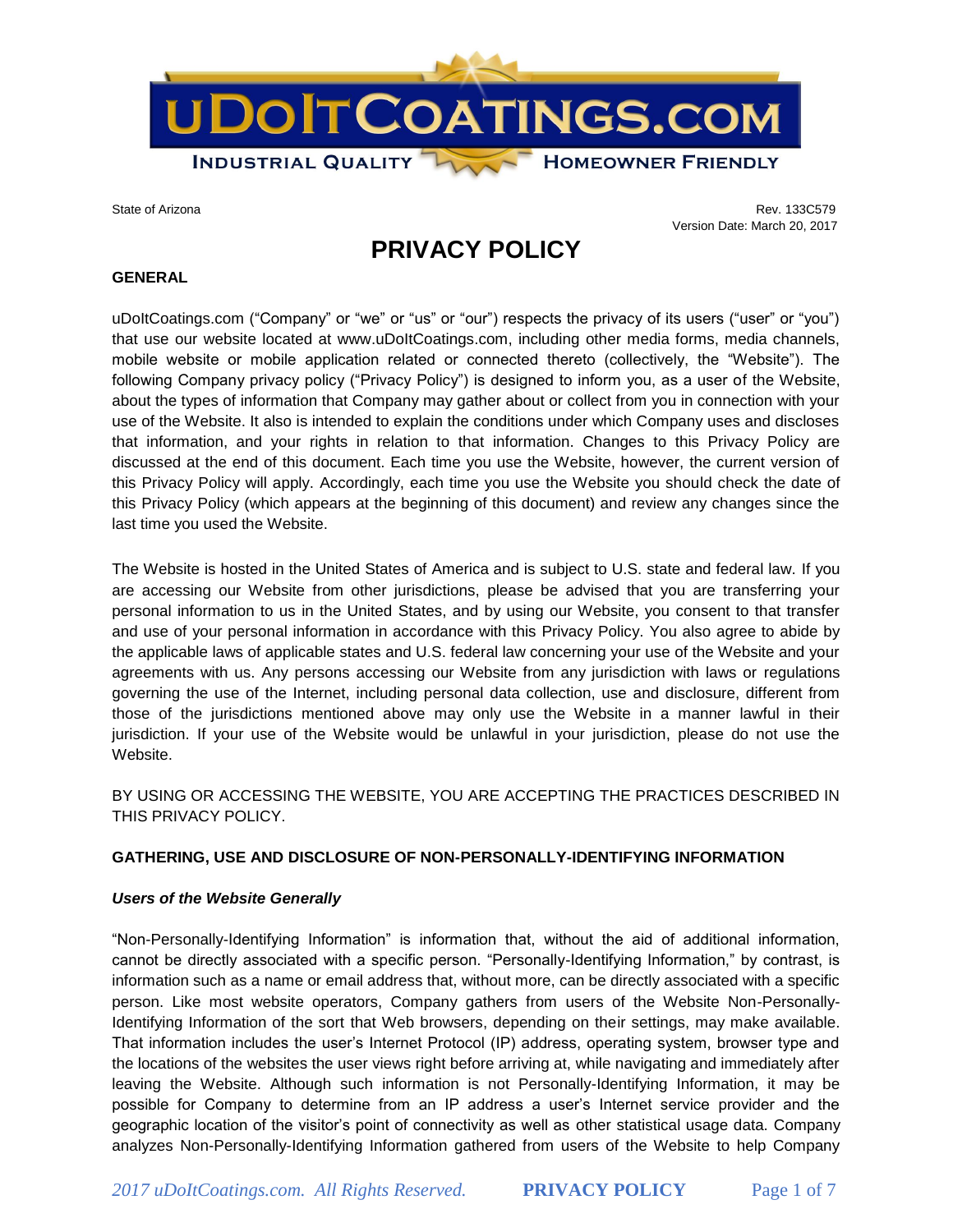better understand how the Website is being used. By identifying patterns and trends in usage, Company is able to better design the Website to improve users' experiences, both in terms of content and ease of use. From time to time, Company may also release the Non-Personally-Identifying Information gathered from Website users in the aggregate, such as by publishing a report on trends in the usage of the Website.

# *Web Cookies*

A "Web Cookie" is a string of information which assigns you a unique identification that a website stores on a user's computer, and that the user's browser provides to the website each time the user submits a query to the website. We use cookies on the Website to keep track of services you have used, to record registration information regarding your login name and password, to record your user preferences, to keep you logged into the Website and to facilitate purchase procedures. Company also uses Web Cookies to track the pages that users visit during each Website session, both to help Company improve users' experiences and to help Company understand how the Website is being used. As with other Non-Personally-Identifying Information gathered from users of the Website, Company analyzes and discloses in aggregated form information gathered using Web Cookies, so as to help Company, its partners and others better understand how the Website is being used. COMPANY USERS WHO DO NOT WISH TO HAVE WEB COOKIES PLACED ON THEIR COMPUTERS SHOULD SET THEIR BROWSERS TO REFUSE WEB COOKIES BEFORE ACCESSING THE WEBSITE, WITH THE UNDERSTANDING THAT CERTAIN FEATURES OF THE WEBSITE MAY NOT FUNCTION PROPERLY WITHOUT THE AID OF WEB COOKIES. WEBSITE USERS WHO REFUSE WEB COOKIES ASSUME ALL RESPONSIBILITY FOR ANY RESULTING LOSS OF FUNCTIONALITY.

### *Web Beacons*

A "Web Beacon" is an object that is embedded in a web page or email that is usually invisible to the user and allows website operators to check whether a user has viewed a particular web page or an email. Company may use Web Beacons on the Website and in emails to count users who have visited particular pages, viewed emails and to deliver co-branded services. Web Beacons are not used to access users' Personally-Identifying Information. They are a technique Company may use to compile aggregated statistics about Website usage. Web Beacons collect only a limited set of information, including a Web Cookie number, time and date of a page or email view and a description of the page or email on which the Web Beacon resides. You may not decline Web Beacons. However, they can be rendered ineffective by declining all Web Cookies or modifying your browser setting to notify you each time a Web Cookie is tendered, permitting you to accept or decline Web Cookies on an individual basis.

# *Analytics*

We may use third-party vendors, including Google, who use first-party cookies (such as the Google Analytics cookie) and third-party cookies (such as the DoubleClick cookie) together to inform, optimize and serve ads based on your past activity on the Website, including Google Analytics for Display Advertising. The information collected may be used to, among other things, analyze and track data, determine the popularity of certain content and better understand online activity. If you do not want any information to be collected and used by Google Analytics, you can install an opt-out in your web browser (https://tools.google.com/dlpage/gaoptout/) and/or opt out from Google Analytics for Display Advertising or the Google Display Network by using Google's Ads Settings [\(www.google.com/settings/ads\)](http://www.google.com/settings/ads).

# *Aggregated and Non-Personally-Identifying Information*

We may share aggregated and Non-Personally Identifying Information we collect under any of the above circumstances. We may also share it with third parties and our affiliate companies to develop and deliver targeted advertising on the Website and on websites of third parties. We may combine Non-Personally Identifying Information we collect with additional Non-Personally Identifying Information collected from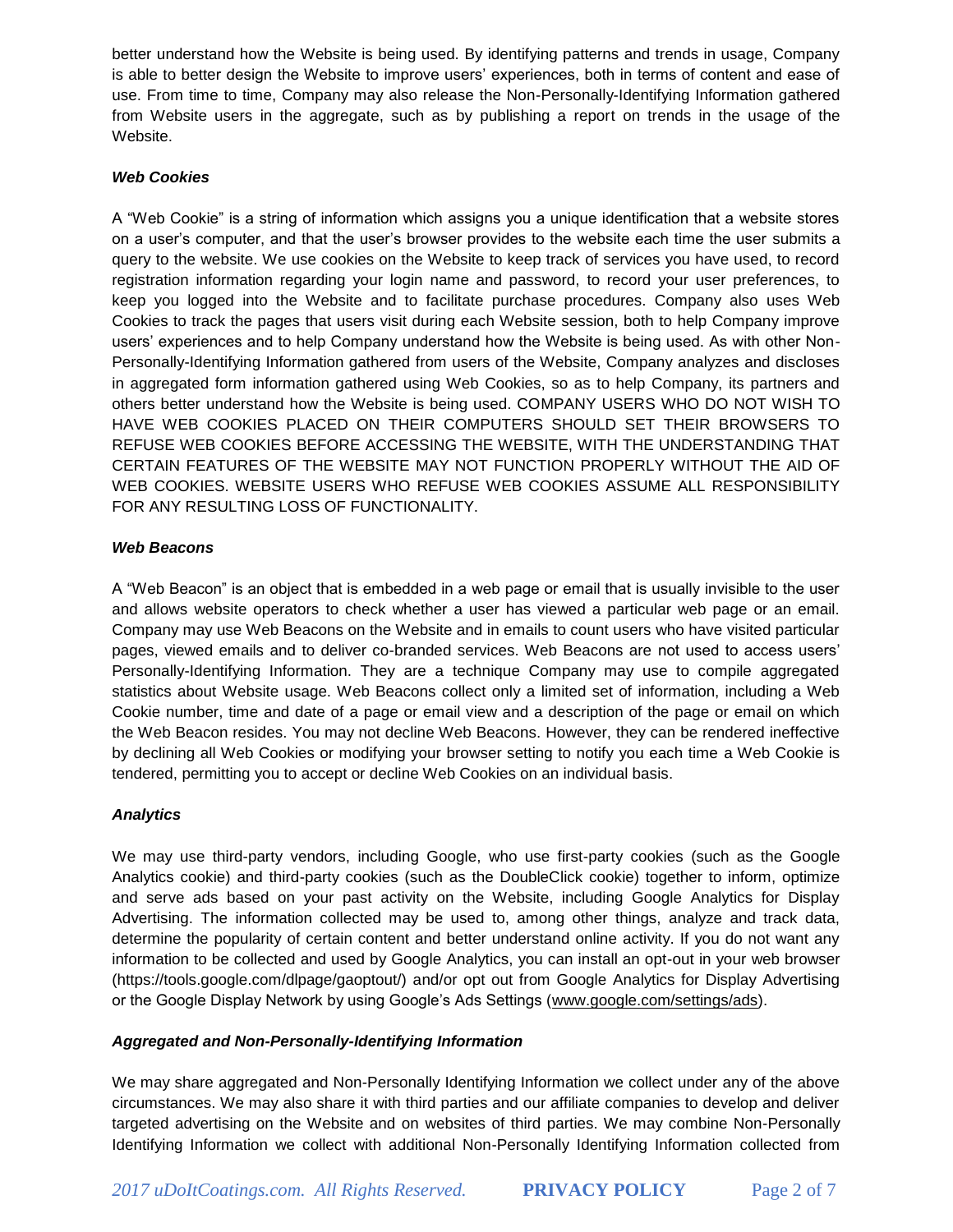other sources. We also may share aggregated information with third parties, including advisors, advertisers and investors, for the purpose of conducting general business analysis. For example, we may tell our advertisers the number of visitors to the Website and the most popular features or services accessed. This information does not contain any Personally-Identifying Information and may be used to develop website content and services that we hope you and other users will find of interest and to target content and advertising.

#### *Mobile Device Additional Terms*

- **• Mobile Device**. If you use a mobile device to access the Website or download any of our applications, we may collect device information (such as your mobile device ID, model and manufacturer), operating system, version information and IP address.
- **• Geo-Location Information**. Unless we have received your prior consent, we do not access or track any location-based information from your mobile device at any time while downloading or using our mobile application or our services, except that it may be possible for Company to determine from an IP address the geographic location of your point of connectivity, in which case we may gather and use such general location data.
- **Push Notifications**. We send you push notifications if you choose to receive them, letting you know when someone has sent you a message or for other service-related matters. If you wish to opt-out from receiving these types of communications, you may turn them off in your device's settings.
- **• Mobile Analytics.** We use mobile analytics software to allow us to better understand the functionality of our mobile software on your phone. This software may record information, such as how often you use the application, the events that occur within the application, aggregated usage, performance data and where the application was downloaded from. We do not link the information we store within the analytics software to any Personally-Identifying Information you submit within the mobile application.

#### **SOCIAL MEDIA**

We may provide you the option to connect your account on the Website to your account on some social networking sites for the purpose of logging in, uploading information or enabling certain features on the Website. When logging in using your social network credentials, we may collect the Personally-Identifying Information you have made publicly available on the social networking site, such as your name, profile picture, cover photo, username, gender, friends network, age range, locale, friend list and any other information you have made public. Once connected, other users may also be able to see information about your social network, such as the size of your network and your friends, including common friends. By connecting your account on the Website to your account on any social networking site, you hereby consent to the continuous release of information about you to us. We will not send any of your account information to the connected social networking site without first disclosing that to you. Each social network may further allow you to set privacy controls around your information on their system, and our collection of information will always follow such controls and permissions. This feature is subject to continuous change and improvement by us and each social networking site involved, and therefore the available features and shared information are subject to change without notice to you.

We may use hyperlinks on the Website which will redirect you to a social network if you click on the respective link. However, when you click on a social plug-in, such as Facebook's "Like" button, Twitter's "tweet" button or the Google+, that particular social network's plugin will be activated and your browser will directly connect to that provider's servers. If you do not use these buttons, none of your data will be sent to the respective social network's plugin provider. So for example, when you click on the Facebook's "Like" button on the Website, Facebook will receive your IP address, the browser version and screen resolution, and the operating system of the device you have used to access the Website. Settings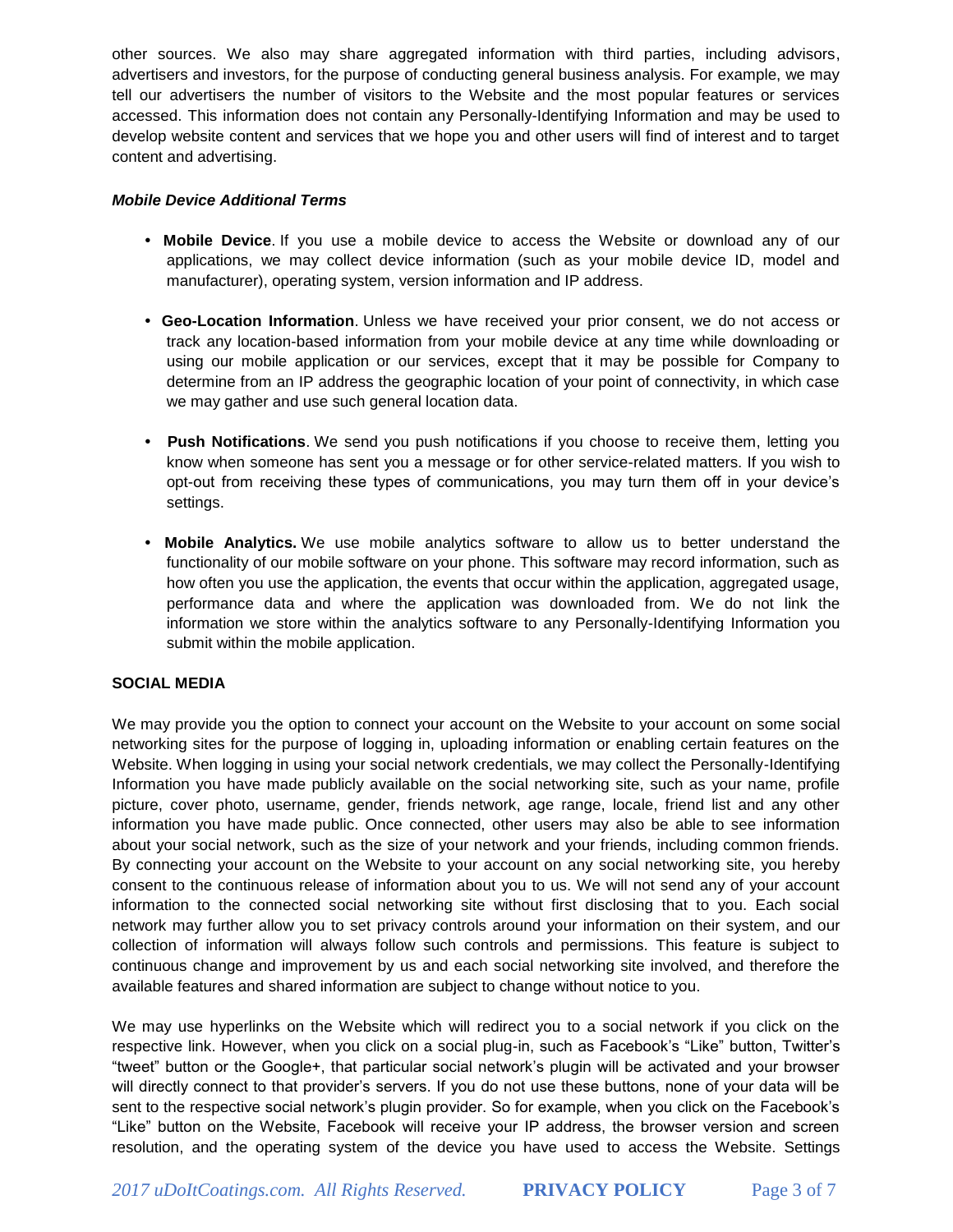regarding privacy protection can be found on the websites of these social networks and are not within our control.

### **COLLECTION, USE AND DISCLOSURE OF PERSONALLY-IDENTIFYING INFORMATION**

#### *Website Registration*

As defined above, Personally-Identifying Information is information that can be directly associated with a specific person. Company may collect a range of Personally-Identifying Information from and about Website users. Much of the Personally-Identifying Information collected by Company about users is information provided by users themselves when (1) registering for our service, (2) logging in with social network credentials, (3) participating in polls, contests, surveys or other features of our service, or responding to offers or advertisements, (4) communicating with us, (5) creating a public profile or (6) signing up to receive newsletters. That information may include each user's name, address, email address and telephone number, and, if you transact business with us, financial information such as your payment method (valid credit card number, type, expiration date or other financial information). We also may request information about your interests and activities, your gender, age, date of birth, username, hometown and other demographic or relevant information as determined by Company from time to time. Users of the Website are under no obligation to provide Company with Personally-Identifying Information of any kind, with the caveat that a user's refusal to do so may prevent the user from using certain Website features.

BY REGISTERING WITH OR USING THE WEBSITE, YOU CONSENT TO THE USE AND DISCLOSURE OF YOUR PERSONALLY-IDENTIFYING INFORMATION AS DESCRIBED IN THIS "COLLECTION, USE AND DISCLOSURE OF PERSONALLY-IDENTIFYING INFORMATION" SECTION.

### *Online Postings*

Certain Personally-Identifying Information collected from users may be disclosed as a matter of course as a result of your use of the Website. We may provide areas on the Website where you can post reviews and other information relating to your activities on the Website. Such postings are governed by our Terms of Use. In addition, such postings may appear on other websites or when searches are executed on the subject of your posting. Also, whenever you voluntarily disclose personal information on publicly-viewable web pages, that information will be publicly available and can be collected and used by others. For example, if you post your email address, you may receive unsolicited messages. We cannot control who reads your posting or what other users may do with the information you voluntarily post, so we encourage you to exercise discretion and caution with respect to your personal information. USERS ASSUME ALL RESPONSIBILITY FOR ANY LOSS OF PRIVACY OR OTHER HARM RESULTING FROM THEIR VOLUNTARY DISCLOSURE OF PERSONALLY IDENTIFYING INFORMATION.

# *Company Communications*

We may occasionally use your name and email address to send you notifications regarding new services offered by the Website that we think you may find valuable. We may also send you service-related announcements from time to time through the general operation of the service. Generally, you may opt out of such emails at the time of registration or through your account settings, though we reserve the right to send you notices about your account, such as service announcements and administrative messages, even if you opt out of all voluntary email notifications.

# *Company Disclosures*

Company will disclose Personally-Identifying Information under the following circumstances: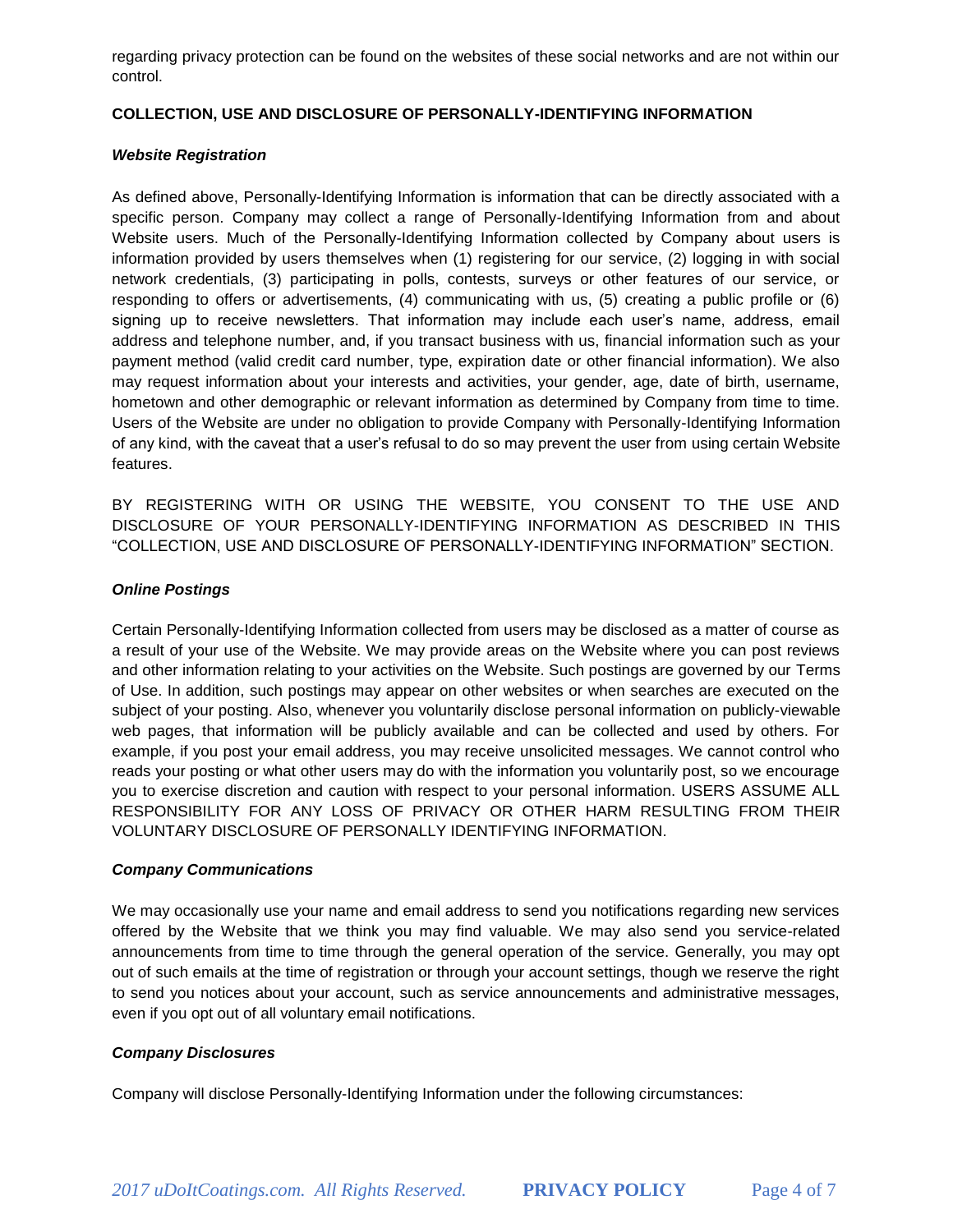- **By Law or to Protect Rights.** When we believe disclosure is appropriate, we may disclose Personally-Identifying Information in connection with efforts to investigate, prevent or take other action regarding illegal activity, suspected fraud or other wrongdoing; to protect and defend the rights, property or safety of Company, our users, our employees or others; to comply with applicable law or cooperate with law enforcement; to enforce our Terms of Use or other agreements or policies, in response to a subpoena or similar investigative demand, a court order or a request for cooperation from a law enforcement or other government agency; to establish or exercise our legal rights; to defend against legal claims; or as otherwise required by law. In such cases, we may raise or waive any legal objection or right available to us.
- **Marketing Communications.** Unless users opt-out from receiving Company marketing materials upon registration, Company may email users about products and services that Company believes may be of interest to them. If you wish to opt-out of receiving marketing materials from Company, you may do so by following the unsubscribe link in the email communications, by going to your account settings (if applicable) or contacting us using the contact information below.
- **• Third-Party Service Providers.** We may share your Personally-Identifying Information, which may include your name and contact information (including email address) with our authorized service providers that perform certain services on our behalf. These services may include fulfilling orders, providing customer service and marketing assistance, performing business and sales analysis, supporting the Website's functionality and supporting contests, sweepstakes, surveys and other features offered through the Website. We may also share your name, contact information and credit card information with our authorized service providers who process credit card payments. These service providers may have access to personal information needed to perform their functions but are not permitted to share or use such information for any other purpose.
- **Business Transfers; Bankruptcy.** Company reserves the right to transfer all Personally-Identifying Information in its possession to a successor organization in the event of a merger, acquisition, bankruptcy or other sale of all or a portion of Company's assets. Other than to the extent ordered by a bankruptcy or other court, the use and disclosure of all transferred Personally-Identifying Information will be subject to this Privacy Policy, or to a new privacy policy if you are given notice of that new privacy policy and are given an opportunity to affirmatively optout of it. Personally-Identifying Information submitted or collected after a transfer, however, may be subject to a new privacy policy adopted by the successor organization.

# *Changing Personally-Identifying Information; Account Termination*

You may at any time review or change your Personally-Identifying Information by going to your account settings (if applicable) or contacting us using the contact information below. Upon your request, we will deactivate or delete your account and contact information from our active databases. Such information will be deactivated or deleted as soon as practicable based on your account activity and accordance with our deactivation policy and applicable law. To make this request, either go to your account settings (if applicable) or contact us as provided below. We will retain in our files some Personally-Identifying Information to prevent fraud, to troubleshoot problems, to assist with any investigations, to enforce our Terms of Use and to comply with legal requirements as is permitted by law. Therefore, you should not expect that all your Personally-Identifying Information will be completely removed from our databases in response to your requests. Additionally, we keep a history of changed information to investigate suspected fraud with your account.

# *General Use*

Company uses the Personally-Identifying Information in the file we maintain about you, and other information we obtain from your current and past activities on the Website (1) to deliver the products and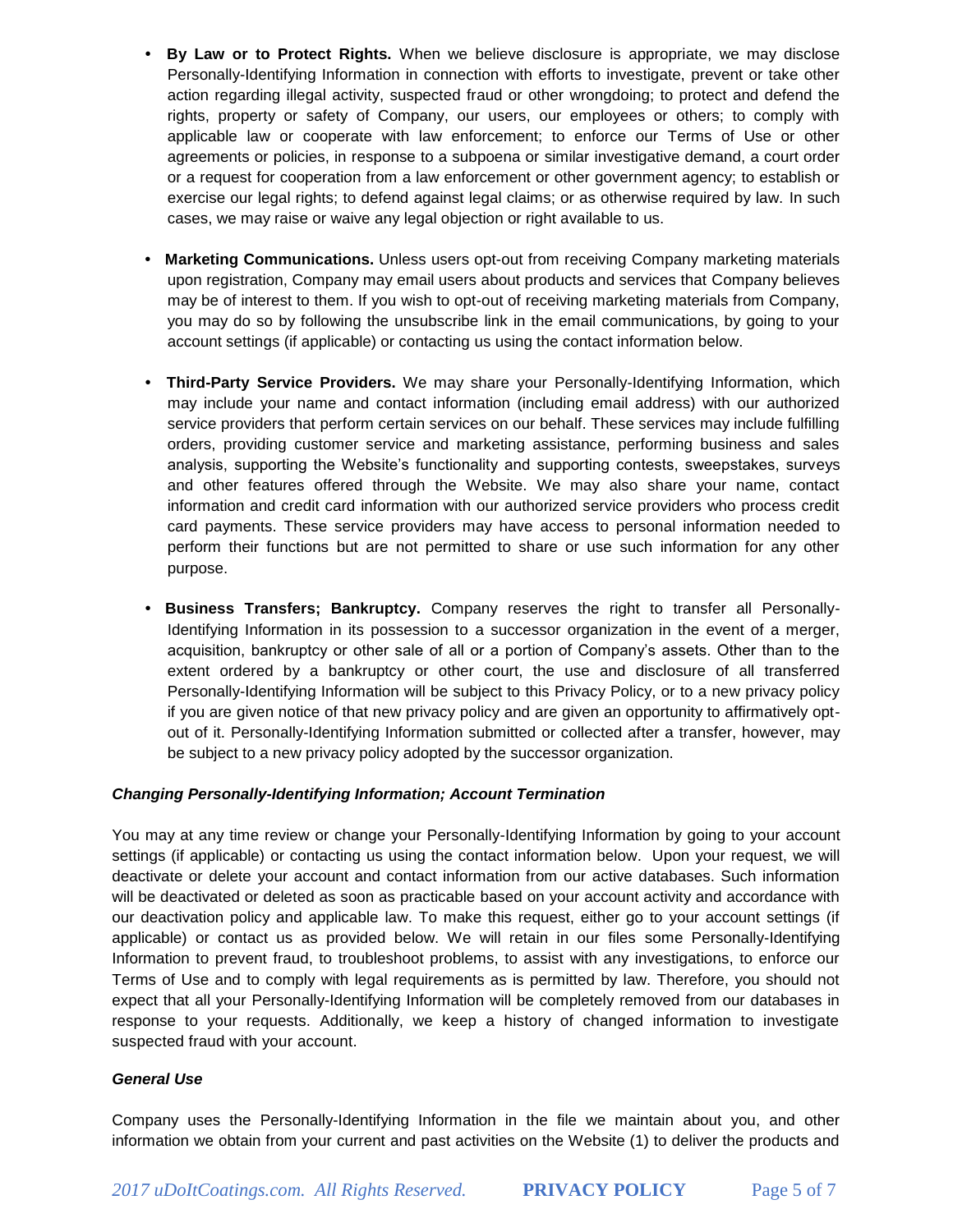services that you have requested; (2) to manage your account and provide you with customer support; (3) to communicate with you by email, postal mail, telephone and/or mobile devices about products or services that may be of interest to you either from us, our affiliate companies or other third parties; (4) to develop and display content and advertising tailored to your interests on the Website and other sites; (5) to resolve disputes and troubleshoot problems; (6) to measure consumer interest in our services; (7) to inform you of updates; (8) to customize your experience; (9) to detect and protect us against error, fraud and other criminal activity; (10) to enforce our Terms of Use; and (11) to do as otherwise described to you at the time of collection. At times, we may look across multiple users to identify problems. In particular, we may examine your Personally-Identifying Information to identify users using multiple user IDs or aliases. We may compare and review your Personally-Identifying Information for accuracy and to detect errors and omissions. We may use financial information or payment method to process payment for any purchases made on the Website, enroll you in the discount, rebate, and other programs in which you elect to participate, to protect against or identify possible fraudulent transactions and otherwise as needed to manage our business.

### **COLLECTION AND USE OF INFORMATION BY THIRD PARTIES GENERALLY**

Company contractually prohibits its contractors, affiliates, vendors and suppliers from disclosing Personally-Identifying Information received from Company, other than in accordance with this Privacy Policy. However, third parties are under no obligation to comply with this Privacy Policy with respect to Personally-Identifying Information that users provide directly to those third parties, or that those third parties collect for themselves. These third parties include advertisers, providers of games, utilities, widgets and a variety of other third-party applications accessible through the Website. Company neither owns nor controls the third-party websites and applications accessible through the Website. Thus, this Privacy Policy does not apply to information provided to or gathered by the third parties that operate them. Before visiting a third party, or using a third-party application, whether by means of a link on the Website, directly through the Website or otherwise, and before providing any Personally-Identifying Information to any such third party, users should inform themselves of the privacy policies and practices (if any) of the third party responsible for that website or application, and should take those steps necessary to, in those users' discretion, protect their privacy.

#### **SECURITY**

We take the security of your Personally-Identifying Information seriously and use reasonable electronic, personnel and physical measures to protect it from loss, theft, alteration or misuse. However, please be advised that even the best security measures cannot fully eliminate all risks. We cannot guarantee that only authorized persons will view your information. We are not responsible for third-party circumvention of any privacy settings or security measures.

We are dedicated to protect all information on the Website as is necessary. However, you are responsible for maintaining the confidentiality of your Personally-Identifying Information by keeping your password confidential. You should change your password immediately if you believe someone has gained unauthorized access to it or your account. If you lose control of your account, you should notify us immediately.

# **PRIVACY POLICY CHANGES**

Company may, in its sole discretion, change this Privacy Policy from time to time. Any and all changes to Company's Privacy Policy will be reflected on this page and the date new versions are posted will be stated at the top of this Privacy Policy. Unless stated otherwise, our current Privacy Policy applies to all information that we have about you and your account. Users should regularly check this page for any changes to this Privacy Policy. Company will always post new versions of the Privacy Policy on the Website. However, Company may, as determined in its discretion, decide to notify users of changes